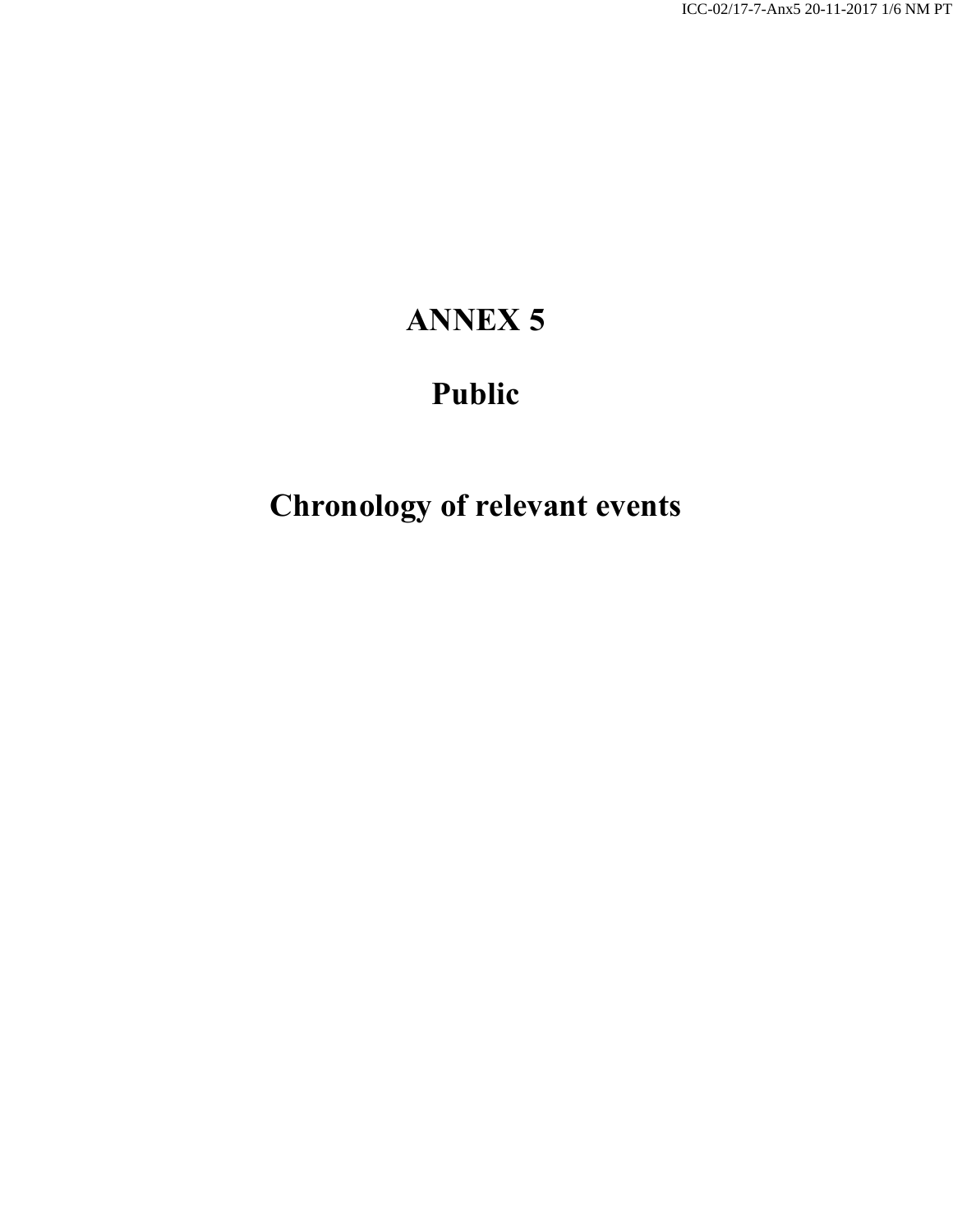## **CHRONOLOGY OF RELEVANT EVENTS**

In accordance with Regulation 49(3), the Prosecution submits the following chronology of relevant events. This chronology does not contain an exhaustive list of all relevant events as set out in the Request for Authorisation, but is meant to provide an indicative overview of key developments related to the armed conflict in Afghanistan.

| 1978 | Coup d'état brings the communist People's Democratic Party of<br>Afghanistan to power.                                                                                                                                                                                                                            |
|------|-------------------------------------------------------------------------------------------------------------------------------------------------------------------------------------------------------------------------------------------------------------------------------------------------------------------|
| 1979 | Soviet Union invades Afghanistan in an effort to prop up the<br>communist government, fighting against mujahideen insurgency.                                                                                                                                                                                     |
| 1988 | Peace accords between Afghanistan, USSR, USA and Pakistan pave the<br>way for withdrawal of Soviet troops. Soviet-aligned government led by<br>Mohammad Najibullah remains in place.                                                                                                                              |
| 1992 | Najibullah's government falls, civil war ensues as rival mujahideen<br>factions fight for power.                                                                                                                                                                                                                  |
| 1996 | Taliban, led by Mullah Mohammed Omar, seize control of Kabul.                                                                                                                                                                                                                                                     |
| 2001 | Ahmad Shah Masood, leader of the main opposition to the Taliban -<br>the Northern Alliance – is assassinated by al Qaeda-linked operatives,<br>two days before the 9/11 attacks.                                                                                                                                  |
|      | US-led coalition launches OEF on 7 October. The Taliban are ousted<br>from power by December.                                                                                                                                                                                                                     |
|      | UN hosts the Bonn Conference in Germany from 2-5 December,<br>resulting in agreement to establish an Afghan Interim Authority and<br>draft a new constitution. Hamid Karzai is selected as chairman of the<br>Interim Authority. Power is officially transferred to the Interim<br>Authority on 22 December 2001. |
| 2002 | ISAF deploys to Kabul, mandated by the UN Security Council to assist<br>in maintaining security.                                                                                                                                                                                                                  |
|      | US determines that Al Qaeda and Taliban fighters will not be granted<br>prisoner of war status or the protections of Common Article 3 (7<br>February).                                                                                                                                                            |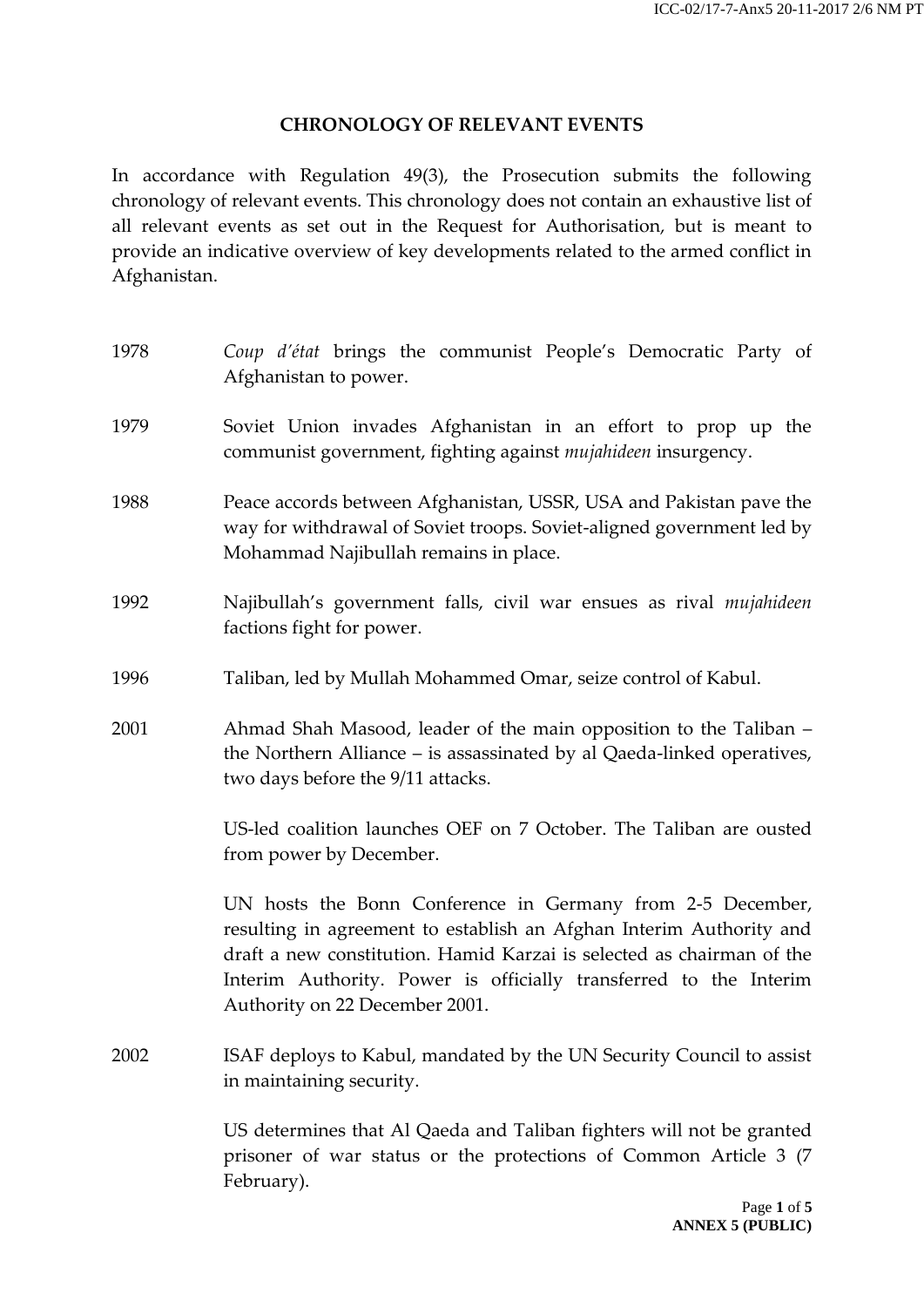|      | OEF troops conduct Operation Anaconda in eastern Afghanistan, in an<br>effort to root out remaining Al Qaeda and Taliban elements (March).                                                                                                                                                                                                                                                                                                                          |
|------|---------------------------------------------------------------------------------------------------------------------------------------------------------------------------------------------------------------------------------------------------------------------------------------------------------------------------------------------------------------------------------------------------------------------------------------------------------------------|
|      | CJTF-180 assumes overall control of US forces in Afghanistan,<br>reporting to US Central Command (May).                                                                                                                                                                                                                                                                                                                                                             |
|      | A national Loya Jirga convenes and elects Hamid Karzai as President of<br>the Afghan Transitional Administration, with a two-year mandate<br>(19 June).                                                                                                                                                                                                                                                                                                             |
| 2003 | Afghanistan deposits its instrument of accession to the Rome Statute<br>on 10 February; the Rome Statute enters into force for Afghanistan on<br>1 May 2003.                                                                                                                                                                                                                                                                                                        |
|      | UN Security Council expands ISAF's mandate to cover the whole of<br>Afghanistan, through UNSC Resolution 1510 (13 October).                                                                                                                                                                                                                                                                                                                                         |
|      | CFC-A is established by the US military in November 2003, subsuming<br>CJTF-180 as the overall command headquarters of US forces in<br>Afghanistan.                                                                                                                                                                                                                                                                                                                 |
| 2004 | A Loya Jirga convenes and approves a Constitution for Afghanistan in<br>January.                                                                                                                                                                                                                                                                                                                                                                                    |
|      | Presidential elections are held in October; Hamid Karzai is declared the<br>winner.                                                                                                                                                                                                                                                                                                                                                                                 |
| 2005 | Mine and IED attacks in the south and southeast increase by 40%<br>between May 2004 and May 2005.                                                                                                                                                                                                                                                                                                                                                                   |
|      | Parliamentary elections are held in September and members of<br>parliament take office in December.                                                                                                                                                                                                                                                                                                                                                                 |
| 2006 | The Taliban insurgency intensifies significantly in the spring, with a<br>marked increase in suicide bombings, IED attacks and armed clashes in<br>the southern provinces. US forces conduct 340 airstrikes in support of<br>NATO and OEF operations against the Taliban in Kandahar, Helmand,<br>Zabul and Uruzgan provinces, including Operation Mountain Thrust<br>(May-July), Operation Medusa (September) and Operation Mountain<br>Fury (September-December). |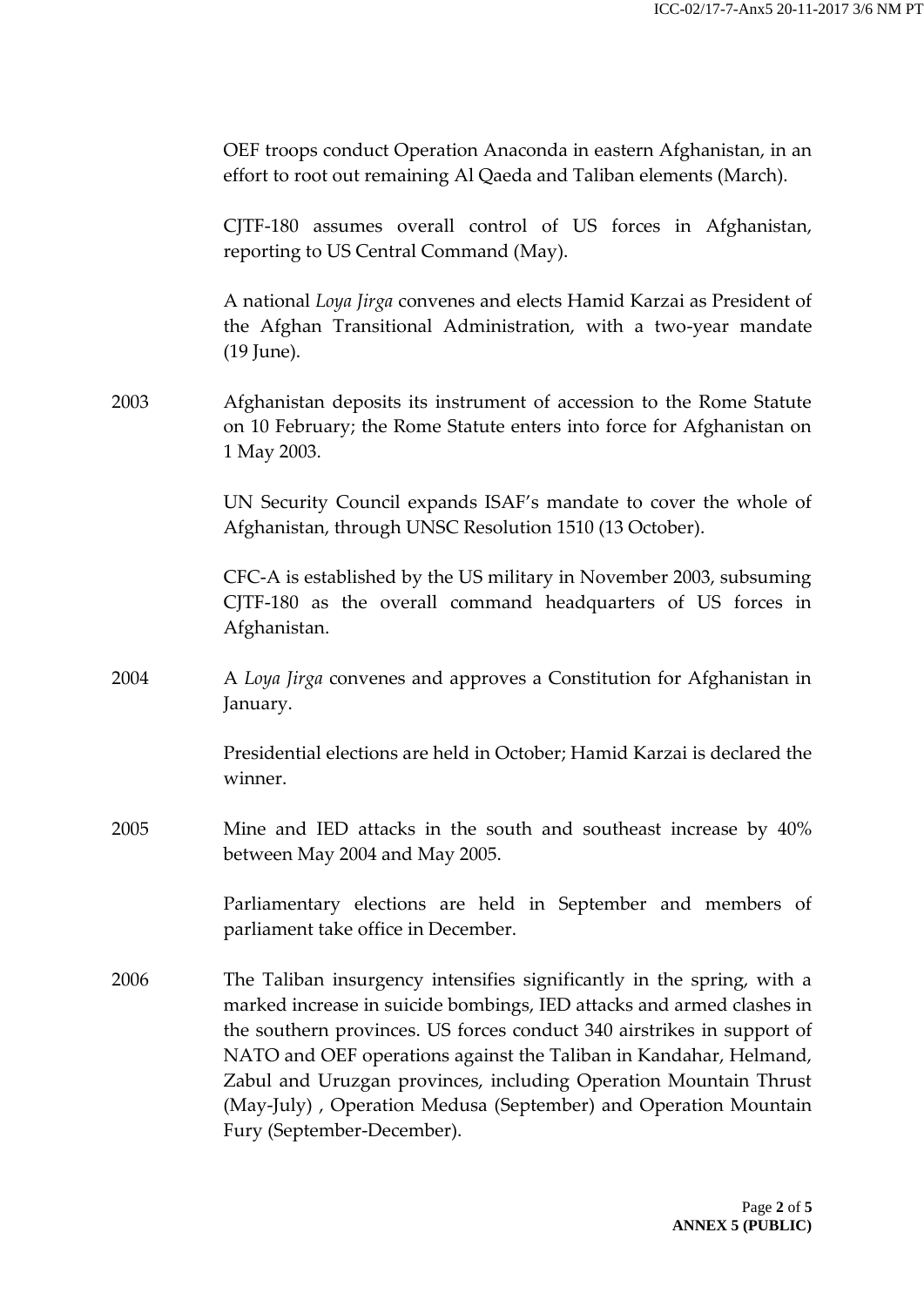|      | Taliban publish the first version of their military code of conduct<br>(Layha), on 1 August.                                                                                                            |
|------|---------------------------------------------------------------------------------------------------------------------------------------------------------------------------------------------------------|
| 2007 | Parliament adopts the Law on Public Amnesty and National Stability.                                                                                                                                     |
| 2008 | ICRC is granted access to some US military Forward Operating Bases.                                                                                                                                     |
|      | US Forces-Afghanistan is established, replacing CFC-A.                                                                                                                                                  |
| 2009 | Taliban publish the second version of their military code of conduct<br>(Layha), on 9 May.                                                                                                              |
|      | Presidential elections are held; Hamid Karzai is declared the winner<br>after his opponent in the second-round runoff, Dr. Abudullah<br>Abdullah, withdraws his candidacy in October.                   |
| 2010 | Taliban publish the third version of their military code of conduct<br>(Layha), on 29 May.                                                                                                              |
|      | US deploys an additional 30,000 troops to Afghanistan, bringing the<br>total number of US troops stationed in Afghanistan to approximately<br>100,000, in addition to approximately 40,000 NATO troops. |
|      | Parliamentary elections are held on 18 September.                                                                                                                                                       |
| 2011 | Osama bin Laden is killed by US Special Forces in Abottabad, Pakistan<br>on 2 May. Ayman al-Zawahiri replaces him as leader of Al Qaeda and<br>renews Bin Laden's pledge of allegiance to Mullah Omar.  |
|      | Governor of Kandahar and half-brother of President Hamid Karzai,<br>Ahmad Wali Karzai, is killed by the Taliban (12 July).                                                                              |
|      | Chair of Afghanistan's High Peace Council and former President,<br>Burhanuddin Rabbani, is killed by a suicide bomber (20 September).                                                                   |
|      | US President Barack Obama announces plan to hand over security<br>responsibilities to Afghan National Security Forces by the end of 2014.                                                               |
| 2012 | US and Afghanistan sign a Strategic Partnership Agreement on 2 May,<br>US designates Afghanistan as a "Major Non-NATO Ally".                                                                            |
|      | NATO Summit in Chicago (20-21 May) and Donor Conference in<br>Tokyo (8 July) set the stage for post-2014 withdrawal of international                                                                    |
|      | Page 3 of 5<br><b>ANNEX 5 (PUBLIC)</b>                                                                                                                                                                  |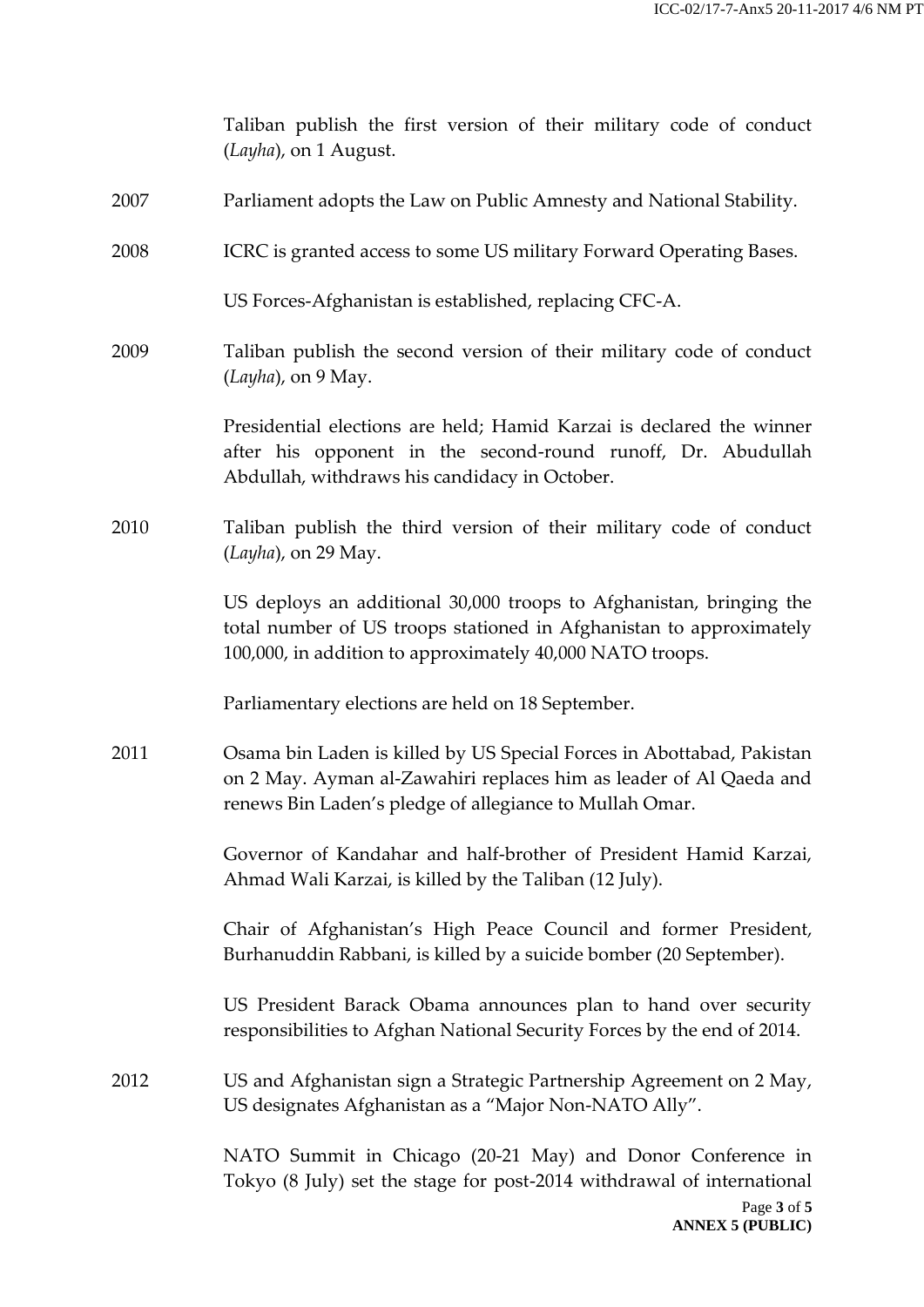troops; Afghanistan agrees to anti-corruption measures as a condition for continued development assistance.

The National Director of Security, Asadullah Khalid, is seriously injured by a suicide bomber in Kabul posing as a peace envoy (6 December).

2013 President Karzai appoints a fact-finding delegation to investigate allegations of torture in Afghan detention facilities. In response to their findings, he adopts a presidential decree on 16 February, reinforcing the prohibition on torture and ordering additional measures to prevent and punish its occurrence.

> US formally transfers control of the Parwan Detention Facility (within Bagram Airbase) to the Afghan government (25 March).

> Taliban officially open a liaison office in Doha, Qatar (18 June); the office is closed five days later in response to opposition from the Afghan government.

2014 Following a disputed presidential election, the two finalists agree to a power sharing arrangement. Dr. Mohammad Ashraf Ghani is sworn in as President, and Dr. Abdullah Abdullah as Chief Executive Officer, on 29 September.

> US and Afghanistan sign a Bilateral Security Agreement, allowing US troops to remain in Afghanistan after 2014 (30 September).

> ISAF mission formally ends and U.S. declares an end to combat operations under OEF in December. Both are succeeded by missions focused on training and advising the Afghan National Security Forces.

2015 Taliban acknowledge the death of their leader, Mullah Omar, and appoint Mullah Akhtar Mansour as his successor. Sirajuddin Haqqani, leader of the 'Haqqani Network', is appointed as second deputy (July 2015).

> Taliban briefly seize control of Kunduz city, the first time they have controlled a provincial capital since 2001 (28 September – 13 October).

2016 New Taliban leader Mullah Mansour is killed in a US drone attack in Pakistan's Baluchestan province; Mullah Haibatullah Akhundzada is named as his successor (25 May 2016).